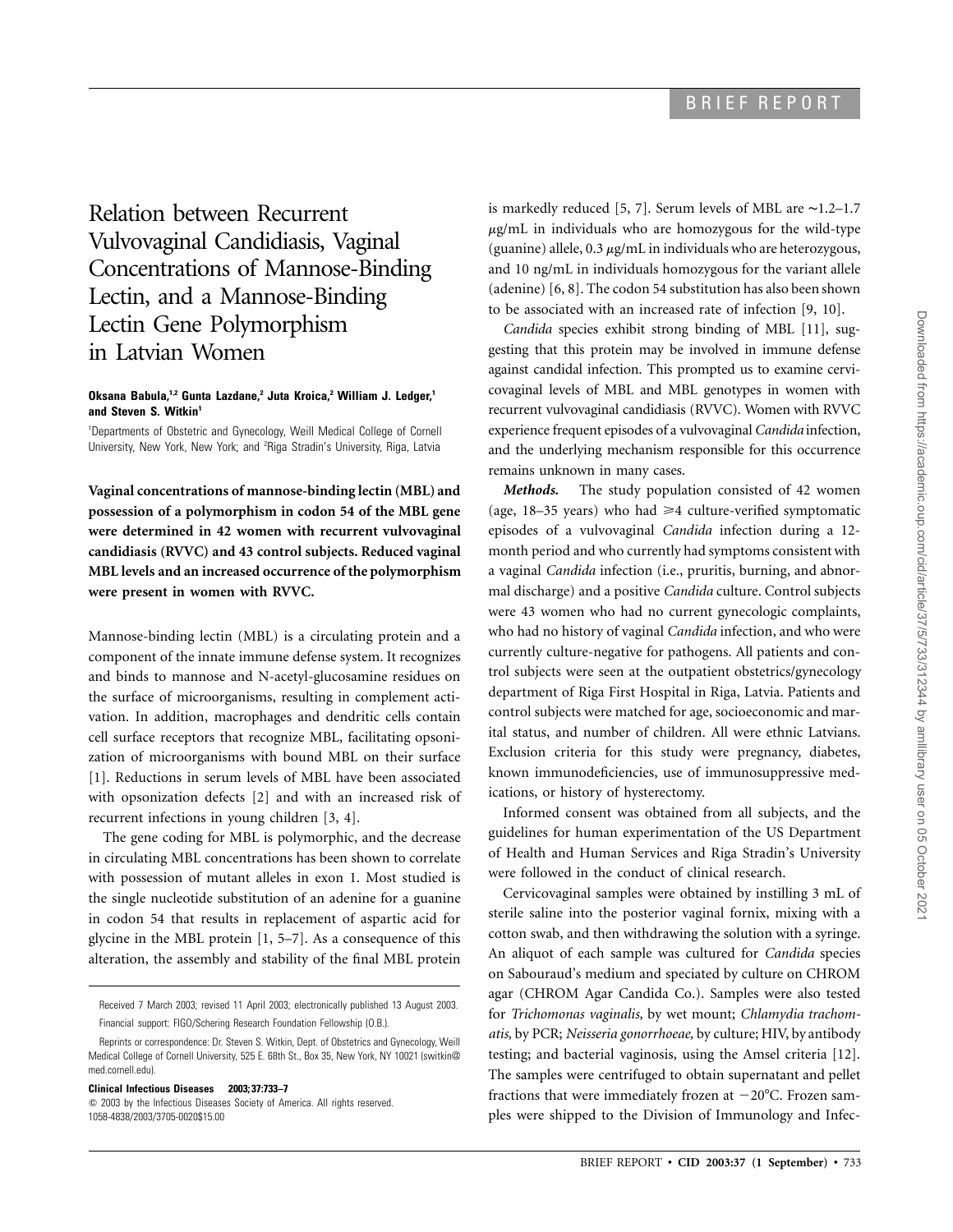|                                              | Patients with RVVC | Control subjects |
|----------------------------------------------|--------------------|------------------|
| Characteristic                               | $(n = 42)$         | $(n = 43)$       |
| Age, mean years (range)                      | 26.8 (18-35)       | 25.4 (18-35)     |
| University education                         | 21 (50)            | 16 (37.2)        |
| Salary <\$200 a month, % of subjects         | 38.1               | 60.5             |
| Age at first sexual intercourse, mean years  | 19.6               | 18.4             |
| Married                                      | 20 (47.6)          | 20 (46.5)        |
| Smoker                                       | 12 (28.6)          | 9(20.9)          |
| Vaginal or vulvar erythema present           | 29 (69.0)          | $\Omega$         |
| Abnormal vaginal discharge present           | 31 (73.8)          | 0                |
| Vaginal fissures and/or excoriations present | 24(57.1)           | 0                |
| Mean no. of pregnancies                      | 2.4                | 2.3              |
| Mean no. of children                         | 1.1                | 1.0              |
| History of spontaneous abortion              | 24 (57.1)          | 23 (53.5)        |
| Candida infection                            |                    |                  |
| C. albicans                                  | 38 (90.5)          | 4(9.3)           |
| C. tropicalis                                | 3(7.1)             | $\Omega$         |
| C. krusei                                    | 1(2.4)             | 0                |
| Bacterial vaginosis                          | 10 (23.8)          | 0                |

**Table 1. Demographic and clinical characteristics of patients with recurrent vulvovaginal candidiasis (RVVC) and control subjects.**

**NOTE.** Data are no. (%) of subjects, unless otherwise indicated.

tious Diseases, Department of Obstetrics and Gynecology, Cornell (New York) on dry ice for analysis.

The vaginal concentrations of MBL were determined using a commercial ELISA (Cell Sciences) with a 1:5 dilution of the supernatant fractions. The lower limit of sensitivity was 3.1 ng/mL.

DNA was extracted from the pellet fractions as described elsewhere [13]. In brief, the pellets were thawed, washed, and resuspended in a 1% solution of the nonionic detergent, Brij 35 in Tris buffer containing 5 mg/mL proteinase K. Cells were lysed by incubation at  $56^{\circ}$ C for 60 min, and the proteinase K was then inactivated by increasing the temperature to 95°C for 10 min. The lysed samples were diluted 1:5 in 10 mmol/L Tris-HCl that contained 1.5 mmol/L of  $MgCl<sub>2</sub>$ ; 50 mmol/L of KCl; 0.2 mmol/L each of deoxyadenosine triphosphate, deoxyctidine triphosphate, deoxyguanosine triphosphate, and thymidine triphosphate; 1.25 units of Taq DNA polymerase; and 30 pmol of oligonucleotide primers that amplified the codon 54 polymorphic region of the MBL gene [14]. The final volume was 0.05 mL. Samples were incubated in a thermal cycler for 2 min at 94°C, followed by 35 cycles of 94°C for 50 s, 58°C for 1.5 min, and 72°C for 15 s. Lastly, the samples were incubated at 72°C for 5 min.

The PCR amplicons were then digested by incubation at 37°C for 18 h with Ban I endonuclease (New England BioLabs) in buffer provided by the manufacturer. Fragments were analyzed on 2% agarose gels and stained with ethidium bromide. Ban I digestion resulted in either formation of two 260 and 89 bp fractions (wild-type; allele A) or a single uncut 349 bp fraction (mutant; allele B).

The relationship between genotype frequencies and diagnosis was analyzed by Fisher's exact test. Differences in median MBL concentrations between patients and control subjects were analyzed using the Mann-Whitney *U* test. The relation between vaginal MBL levels and MBL genotype was analyzed by 1-way analysis of variance and Tukey-Kramer multiple comparisons test.  $P < .05$  was considered to be statistically significant.

*Results.* Demographic and clinical characteristics of patients and control subjects are detailed in table 1. *Candida albicans* was detected in 38 (90.5%) of the patients with RVVC, *Candida tropicalis* was detected in 3 (7.1%), and *Candida krusei* was detected in 1 (2.4%). Among the control women, 4 cultures (9.3%) were positive for *C. albicans.* No other *Candida* species were detected in the control subjects. Ten patients with RVVC and none of the control subjects were positive for bacterial vaginosis. All patients and control subjects tested negative for *T. vaginalis, C. trachomatis, N. gonorrhoea,* and HIV.

The distribution of vaginal MBL protein concentrations in patients with RVVC and control subjects is shown in figure 1. The median MBL concentration in control subjects was 15.9 ng/mL (range, 10.1–84.1 ng/mL, compared with 7.3 ng/mL (range, 2.9–18.7 ng/mL) for women with RVVC ( $P < .0001$ ).

The distribution of MBL alleles was significantly different in control subjects and patients with RVVC  $(P < .0001;$  table 2). More than 90% of the control subjects were homozygous for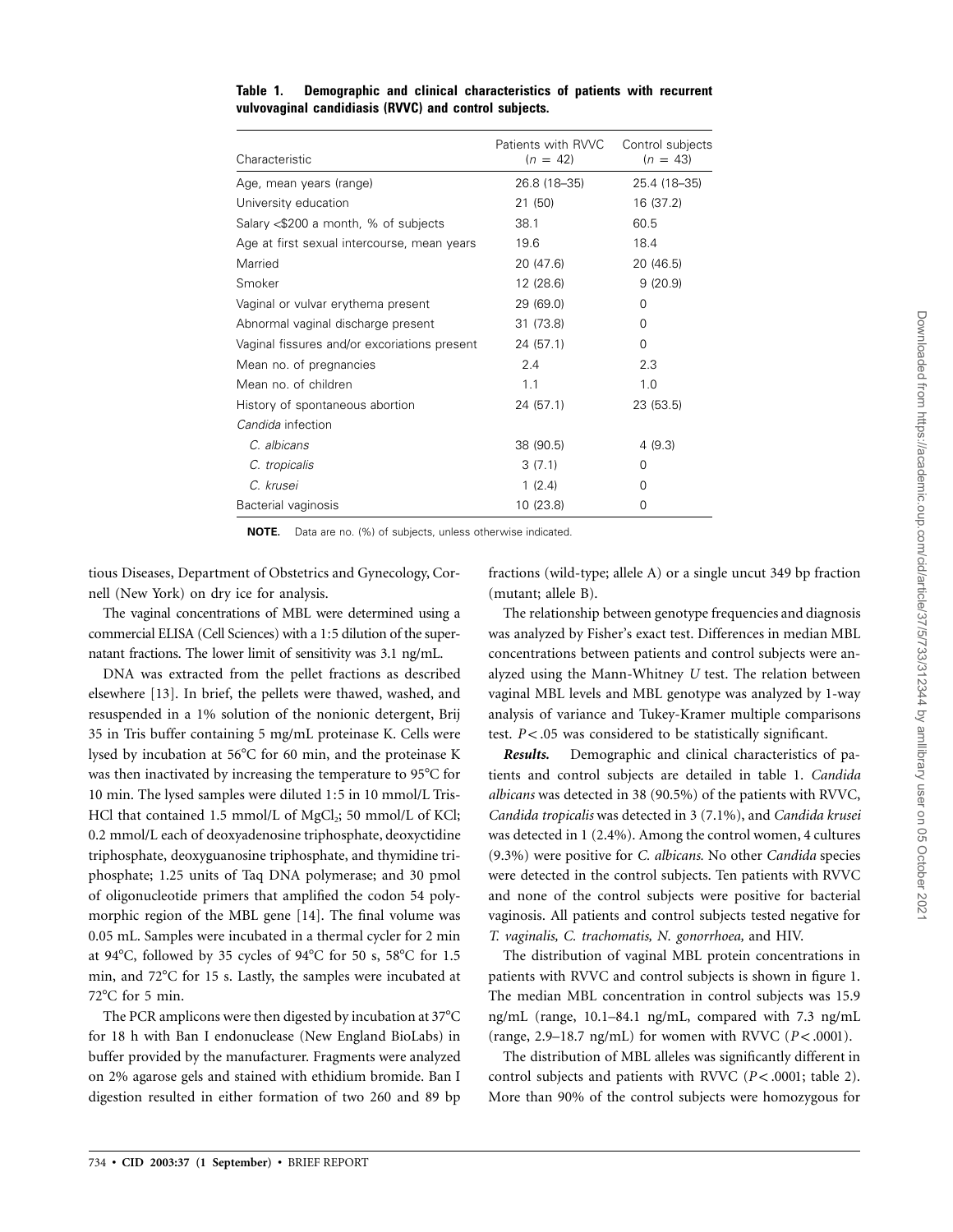

Figure 1. Vaginal mannose-binding lectin (MBL) concentrations in women with recurrent vulvovaginal candidiasis (patients) and in control subjects (controls). MBL concentrations in vaginal lavage samples obtained from patients and controls were determined by ELISA.

the wild-type allele (allele A), as opposed to only 31% of patients with RVVC. Conversely, almost 62% of patients with RVVC were allele A/allele B heterozygotes, compared with only 9.3% of control subjects. The frequency of allele B was 38.1% in patients with RVVC, as opposed to 4.7% in control subjects  $(P< .0001)$ . Sixty-eight percent of the patients who were culturepositive for *C. albicans* were either allele B heterozygotes or homozygotes, 100% of the women positive for *C. tropicalis* were allele B heterozygotes, and the single woman with *C. krusei* infection was allele A homozygous.

Although the number of subjects is small, there was no relationship between bacterial vaginosis and MBL genotype. Allele A homozygotes, allele A/B heterozygotes, and allele B homozygotes were present in 30%, 50%, and 20% of the patients with bacterial vaginosis, respectively.

The relationship between vaginal MBL concentrations and MBL genotypes is shown in figure 2. The median MBL level in women who were allele A homozygous was 15.6 ng/mL (range, 4.2–84.1 ng/mL). This was significantly greater than the median level of 7.6 ng/mL (range, 4.5–17.3 ng/mL) in the A/ B heterozygotes and 2.9 ng/mL (range, 2.9–3.6 ng/mL) in the  $B/B$  homozygotes  $(P < .0001)$ .

*Discussion.* Among Latvian women, RVVC was highly associated with carriage of the mutant codon 54 allele of the polymorphic MBL gene. This allele was also associated with a reduction in the vaginal concentration of MBL. Thus, this MBL polymorphism appears to be one determinant of susceptibility to RVVC in this population. The distribution of the different MBL genotypes observed in the control group in the present

study paralleled the distributions noted by other investigators who studied white, Asian, and Eskimo populations [6, 8, 15]. This validates the reliability of our assay and suggests that the findings for these Latvian women may be applicable to other populations of women with RVVC.

Asymptomatic colonization of the vagina with *Candida* species occurs in ∼20%–30% of women of reproductive age [16]. In the present study, 9.3% of the control subjects had positive *C. albicans* culture results. The factors responsible for the conversion of commensal *Candida* into a symptomatic pathogen at this site remain incompletely understood [17]. Th1 lymphocyte–directed cell-mediated immunity is the major defense against *Candida* infections at mucosal sites [18], and IFNg, a Th1 cytokine, inhibits *C. albicans* yeast cells from undergoing germ tube formation [19]. In healthy women, production of proinflammatory cytokines in response to *Candida* promotes

**Table 2. Relation between mannose-binding lectin (MBL) gene polymorphism and recurrent vulvovaginal candidiasis (RVVC).**

|              | No. (%) of subjects      |                             |
|--------------|--------------------------|-----------------------------|
| MBL genotype | RVVC group<br>$(n = 42)$ | Control group<br>$(n = 43)$ |
| AА           | 13 $(31.0)^a$            | 39 (90.7)                   |
| ΑB           | 26 $(61.9)^{b}$          | 4(9.3)                      |
| ВB           | 3(7.1)                   | 0(0)                        |

 $P < .0001$ .<br>b  $P < .0001$ .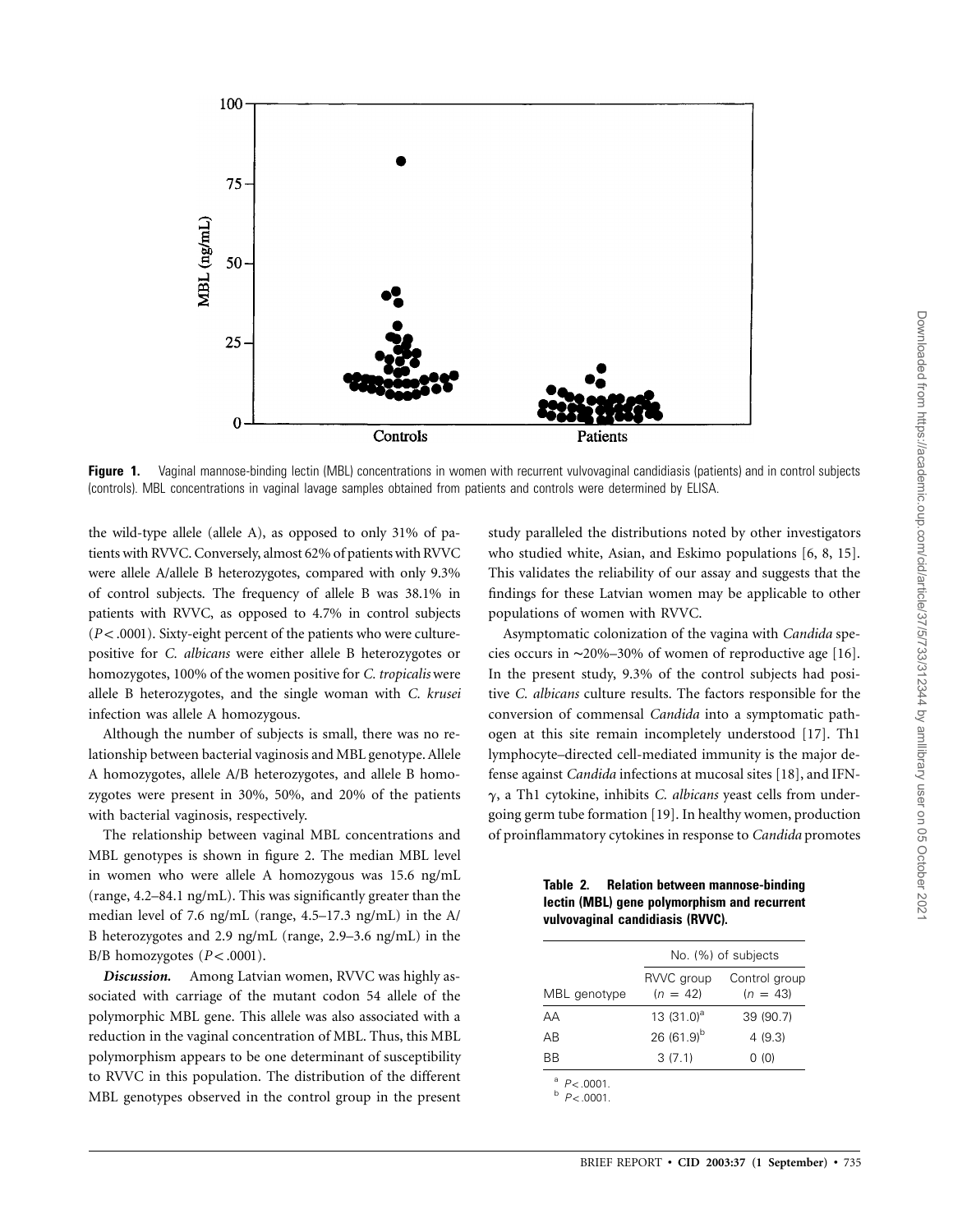

**Figure 2.** Relation between mannose-binding lectin (MBL) genotype and MBL concentrations in the vagina. A single base pair substitution in codon 54 of the MBL gene in women with recurrent vulvovaginal candidiasis and in control subjects was determined by PCR and endonuclease digestion using primer pairs that spanned the polymorphic region. Vaginal MBL levels in patients and control subjects were determined by ELISA.

the recruitment and activation of phagocytic cells that ingest *Candida* species. A variety of circumstances that result in production of anti-inflammatory Th2-derived cytokines and prostaglandin  $E_2$  in the lower genital tract [20, 21] lead to a diminished capacity of the local cell-mediated immune system to regulate *Candida* proliferation and the subsequent development of clinical symptoms. RVVC results from a chronic or periodic inability to induce a sustained Th1 immune response against *Candida* species in the lower genital tract. If insufficient to effectively promote *Candida* opsonization by phagocytes, deficient vaginal levels of MBL may be a second overlapping mechanism contributing to vaginal *Candida* proliferation in women with RVVC. *C. albicans* was the major, but not the only, *Candida* species isolated from the patients with RVVC. The relative capacity of MBL to interact with these different species remains to be determined. The present study did not include women with a first episode of acute vulvovaginal candidiasis, so we are as yet unable to ascertain whether MBL deficiency is related solely to RVVC or is a general feature of symptomatic *Candida* vulvovaginal infection.

Similar to the situation in serum [6, 8], MBL concentrations in cervicovaginal fluids also appear to vary according to the individual's MBL genotype. Although a direct comparison was not attempted in the present study, it appears that the MBL concentration in the lower genital tract is ∼80-fold less than the concentration in serum. Most likely, MBL, which is synthesized primarily in the liver, enters the female genital tract as a transudate from the systemic circulation. MBL production

by murine epithelial cells was recently reported elsewhere [22]. Whether vaginal epithelial cells contributed to the MBL values in the present study remains to be determined.

Not all women in the present study who had RVVC carried the codon 54 B allele, although the level of MBL in their vaginas was reduced. Polymorphisms at other exon 1 codons in the MBL gene have been identified and are also associated with reduced circulating MBL concentrations [5, 7, 14]. The relationship between variations at these other loci and RVVC remains to be determined.

It is interesting to speculate whether periodic administration of exogenous MBL or MBL-containing fluids would be an effective treatment to prevent the recurrence of *Candida* infection in the vagina in women who carry the B allele. The present investigation strongly suggests the potential usefulness of this approach. This would be an improvement over the repeated use of locally applied or systemic *Candida*-static drugs that are currently prescribed for women with RVVC. There are 2 reports on MBL infusions in humans with chronic diseases who were MBL deficient [23, 24]. No adverse effects of exogenous MBL administration were noted, and some clinical benefits were apparent.

## **References**

1. Babovic-Vuksanovic D, Snow K, Ten RM. Mannose-binding lectin (MBL) deficiency: variant alleles in a Midwestern population of the United States. Ann Allergy Asthma Immunol **1999**; 82:134–43.